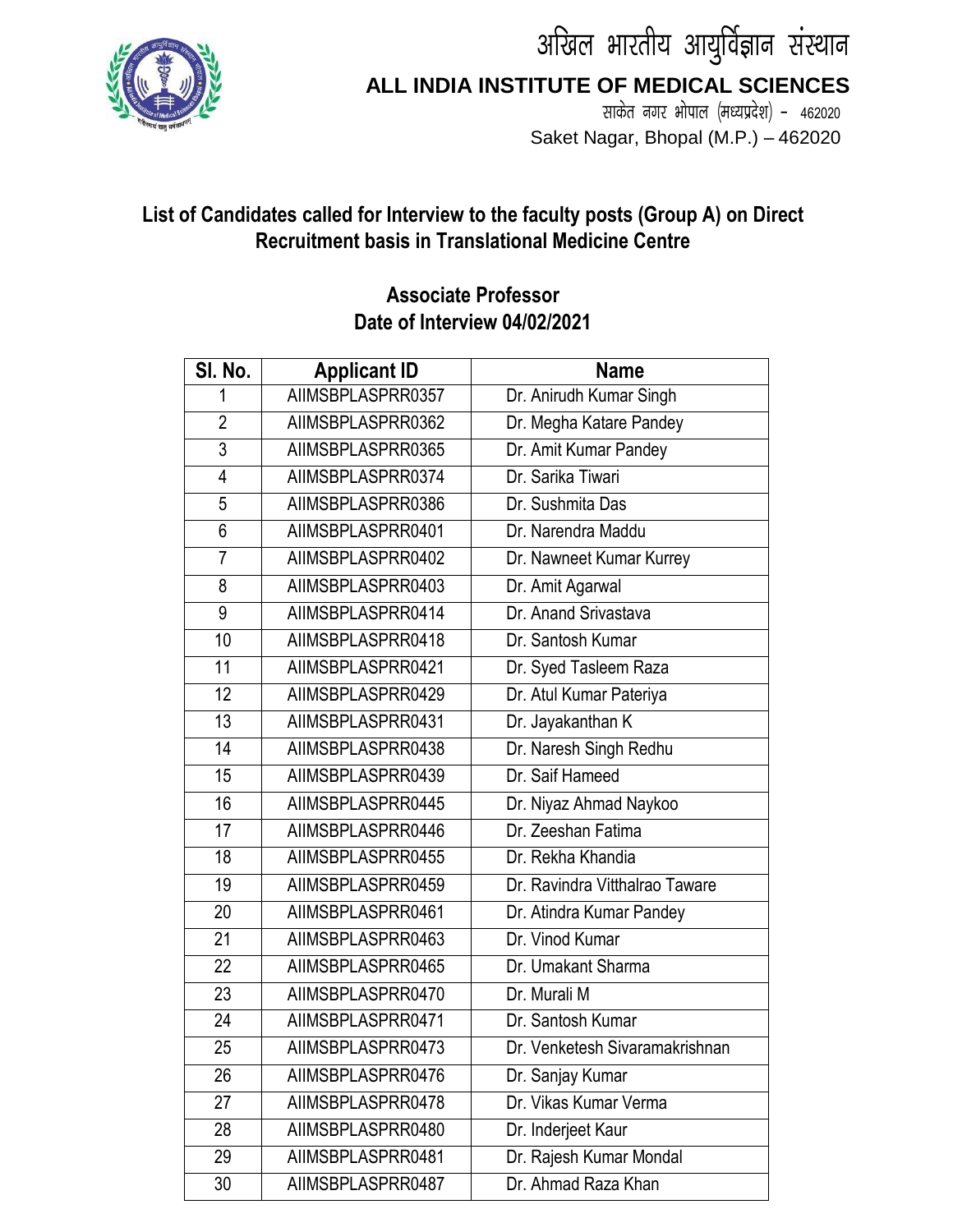| 31              | AIIMSBPLASPRR0511 | Dr. Sanjeev Kumar Tripathi |
|-----------------|-------------------|----------------------------|
| $\overline{32}$ | AIIMSBPLASPRR0519 | Dr. Neha Arya              |
| 33              | AIIMSBPLASPRR0520 | Dr. Krishna Beer Singh     |
| 34              | AIIMSBPLASPRR0528 | Dr. Tej Pratap Singh       |
| $\overline{35}$ | AIIMSBPLASPRR0537 | Dr. Hemendra Singh Chouhan |
| 36              | AIIMSBPLASPRR0538 | Dr. Nandita Saxena         |
| 37              | AIIMSBPLASPRR0544 | Dr. Rajesh Kumar           |
| 38              | AIIMSBPLASPRR0546 | Dr. Sujeet Kumar           |
| 39              | AIIMSBPLASPRR0547 | Dr. Rohit Saluja           |
| 40              | AIIMSBPLASPRR0557 | Dr. Arvind Kumar           |
| 41              | AIIMSBPLASPRR0559 | Dr. Asht M Mishra          |
| 42              | AIIMSBPLASPRR0564 | Dr. Tripti Shrivastava     |
| 43              | AIIMSBPLASPRR0567 | Dr. Malaya Kumar Sahoo     |
| 44              | AIIMSBPLASPRR0571 | Dr. Ram Kumar Nema         |
| 45              | AIIMSBPLASPRR0572 | Dr. Sanjay Mendiratta      |
| 46              | AIIMSBPLASPRR0574 | Dr. Satish Kumar Pandey    |
| 47              | AIIMSBPLASPRR0576 | Dr. Yogendra Raj Singh     |
| 48              | AIIMSBPLASPRR0577 | Dr. Tarun Kumar Sharma     |
| 49              | AIIMSBPLASPRR0580 | Dr. Nirmal J               |
| 50              | AIIMSBPLASPRR0589 | Dr. Vivek Dixit            |
| 51              | AIIMSBPLASPRR0591 | Dr. Manoj Kumar Tembhre    |
| 52              | AIIMSBPLASPRR0593 | Dr. Asgar Ali              |

## **Assistant Professor Date of Interview 05/02/2021**

| SI. No.        | <b>Applicant ID</b> | <b>Name</b>                  |
|----------------|---------------------|------------------------------|
|                | AIIMSBPLATPRR0042   | Dr. Amit Singh               |
| $\overline{2}$ | AIIMSBPLATPRR0096   | Dr. Anirban Kundu            |
| $\overline{3}$ | AIIMSBPLATPRR0122   | Dr. Satish Kumar Pandey      |
| 4              | AIIMSBPLATPRR0127   | Dr. Subash Chandra Sonkar    |
| 5              | AIIMSBPLATPRR0138   | Dr. Rekha Khandia            |
| 6              | AIIMSBPLATPRR0142   | Dr. Vikas Yadav              |
| 7              | AIIMSBPLATPRR0151   | Dr. Shivakant                |
| 8              | AIIMSBPLATPRR0154   | Dr. Piyoosh Kumar Babele     |
| 9              | AIIMSBPLATPRR0200   | Dr. Anoop Kumar              |
| 10             | AIIMSBPLATPRR0207   | Dr. Neha Arya                |
| 11             | AIIMSBPLATPRR0244   | Dr. Akhil Varshney           |
| 12             | AIIMSBPLATPRR0262   | Dr. Harjeet Singh Maan       |
| 13             | AIIMSBPLATPRR0169   | Dr. Susmit Kosta             |
| 14             | AIIMSBPLATPRR0318   | Dr. Jutang Babat Ain Tiewsoh |
| 15             | AIIMSBPLATPRR0321   | Dr. Vinod Kumar              |
| 16             | AIIMSBPLATPRR0334   | Dr. Amit Agarwal             |
| 17             | AIIMSBPLATPRR0341   | Dr. Divya Gupta              |
| 18             | AIIMSBPLATPRR0356   | Dr. Pradeep Kumar            |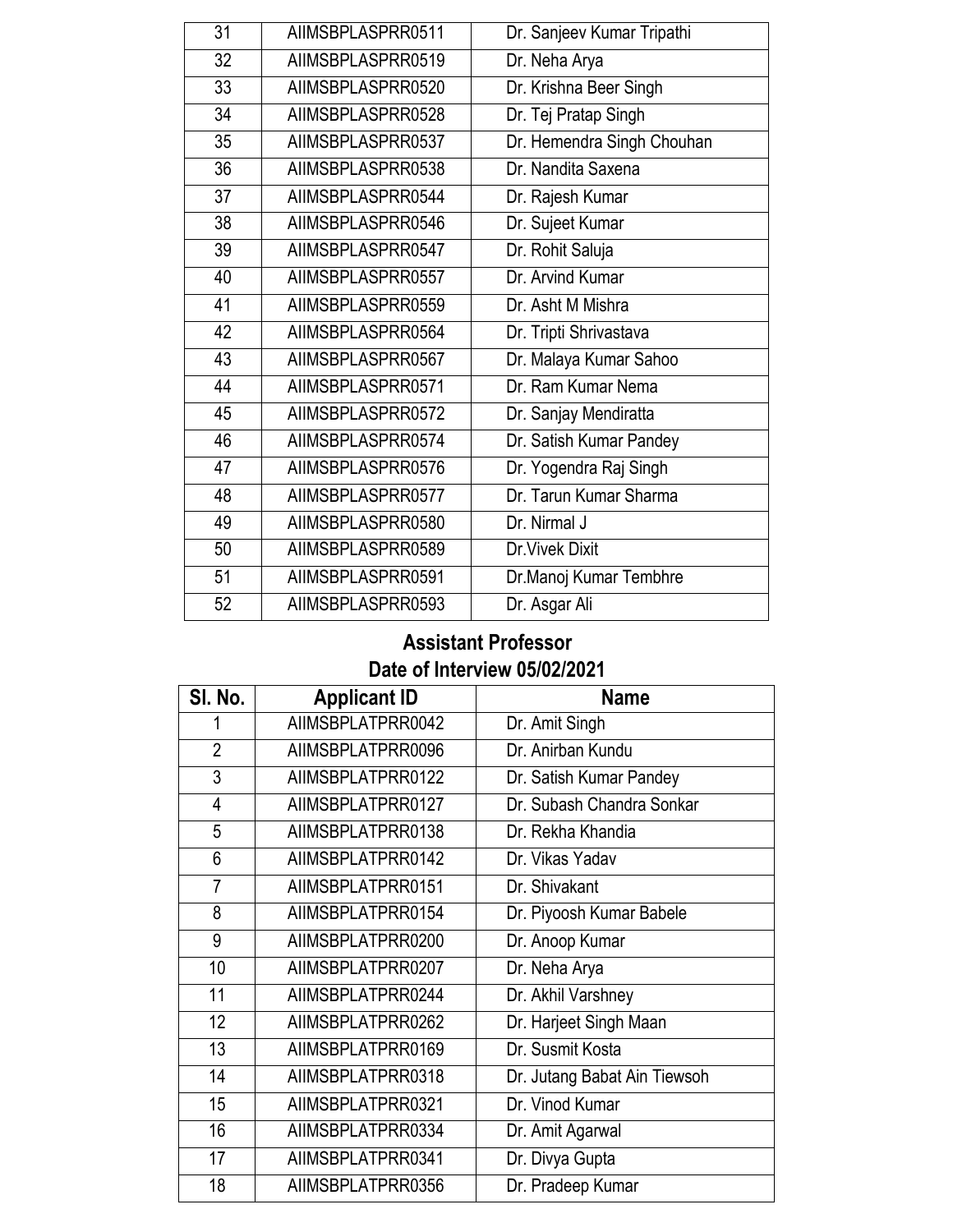| 19              | AIIMSBPLATPRR0359 | Dr. Arpit Bhargava         |
|-----------------|-------------------|----------------------------|
| $\overline{20}$ | AIIMSBPLATPRR0389 | Dr. Awanish Mishra         |
| 21              | AIIMSBPLATPRR0412 | Dr. Jitendra Singh         |
| 22              | AIIMSBPLATPRR0458 | Dr. Prashant Khare         |
| $\overline{23}$ | AIIMSBPLATPRR0480 | Dr. Rani Singh             |
| 24              | AIIMSBPLATPRR0481 | Dr. Santosh Kumar          |
| 25              | AIIMSBPLATPRR0497 | Dr. Garima Dubey           |
| 26              | AIIMSBPLATPRR0514 | Dr. Manish Kumar Tripathi  |
| $\overline{27}$ | AIIMSBPLATPRR0564 | Dr. Vikas Kumar Verma      |
| 28              | AIIMSBPLATPRR0599 | Dr. Gaurav Parashar        |
| 29              | AIIMSBPLATPRR0620 | Dr. Murugesan Arumugam     |
| 30              | AIIMSBPLATPRR0623 | Dr. Jayakanthan K          |
| $\overline{31}$ | AIIMSBPLATPRR0631 | Dr. Madhu Nath             |
| $\overline{32}$ | AIIMSBPLATPRR0632 | Dr. Ranjana Tripathi       |
| 33              | AIIMSBPLATPRR0666 | Dr. Sanjay Kumar           |
| 34              | AIIMSBPLATPRR0670 | Dr. Vinod Kumar            |
| 35              | AIIMSBPLATPRR0694 | Dr. Joseph Tharion         |
| 36              | AIIMSBPLATPRR0705 | Dr. Indresh Kumar Maurya   |
| 37              | AIIMSBPLATPRR0709 | Dr. Krishan Kumar          |
| $\overline{38}$ | AIIMSBPLATPRR0712 | Dr. Deepak Kumar Rathore   |
| 39              | AIIMSBPLATPRR0717 | Dr. Rekha Khandia          |
| 40              | AIIMSBPLATPRR0746 | Dr. Mohammad Yasir         |
| $\overline{41}$ | AIIMSBPLATPRR0747 | Dr. Umakant Sharma         |
| 42              | AIIMSBPLATPRR0765 | Dr. Anita Mishra           |
| 43              | AIIMSBPLATPRR0769 | Dr. Rohit Saluja           |
| 44              | AIIMSBPLATPRR0787 | Dr. Chaitenya Verma        |
| 45              | AIIMSBPLATPRR0812 | Dr. Akhalesh Kumar         |
| 46              | AIIMSBPLATPRR0816 | Dr. Radhakrishnan R        |
| 47              | AIIMSBPLATPRR0820 | Dr. Anirudh Kumar Singh    |
| 48              | AIIMSBPLATPRR0828 | Dr. Sanjay Mendiratta      |
| 49              | AIIMSBPLATPRR0834 | Dr. Hemendra Singh Chouhan |
| 50              | AIIMSBPLATPRR0836 | Dr. Shambhavi Pandey       |